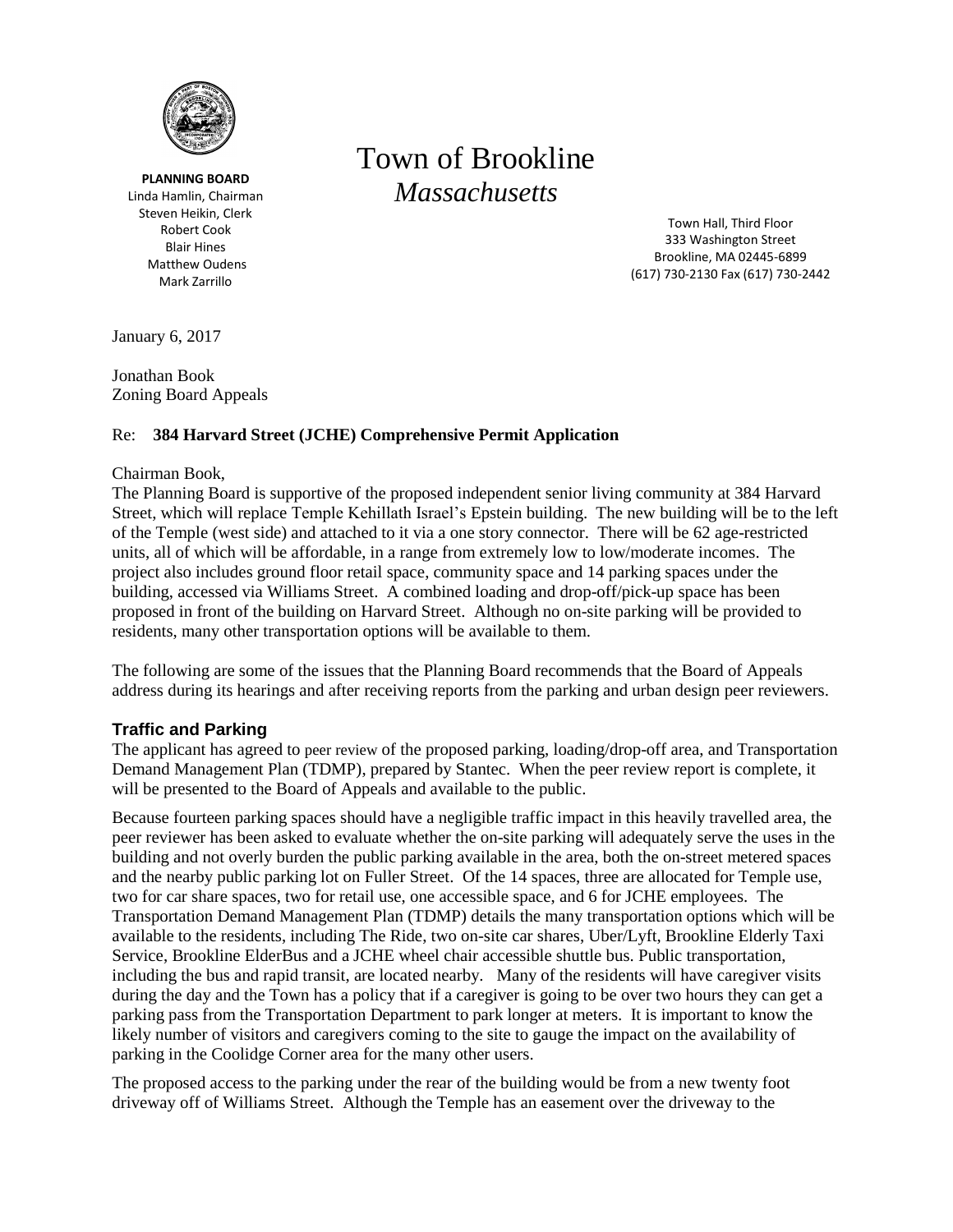Centre/Williams Street Townhouses, it has agreed not to use it. A street tree on the public sidewalk blocks the new driveway entrance and would have to be removed. A meeting with the Town Tree Warden, Tom Brady, was held and after explaining the applicable state law that applies to public street trees, including for 40B projects, stated that the tree could be removed if replaced with four street trees, one on Williams Street, one on Harvard Street and two more in the general vicinity.

A loading area has been proposed for Harvard Street which would jointly be used for drop-off/pick-up and parking for delivery trucks. The latter would be primarily for the retail space. The creation of the loading area will mean the elimination of four or five metered parking spaces. The peer reviewer for parking has been asked to evaluate whether this space could be shorter in length and/or whether there are better options for locating this space.

#### **Context and Streetscape**

The proposed residential project at six stories is significantly taller than the Temple and its proposed addition at the opposite side of the Temple. The current design of the residential project has a first story retail space facing Harvard Street, extending out to the property line. This projection and the height of the retail space should be evaluated because, from the Coolidge Corner side of the project on the same side of the street as the Temple, the retail space obscures any view of the Temple and its grand entrance steps. With the sketch-up model that the Temple has submitted, it is possible to view the Temple from the Coolidge Corner side with the retail space eliminated; it demonstrates that if the retail space were pulled back somewhat, the Temple would have a greater presence on the street. The Planning Board looked favorably on the community and retail spaces on the first floor but would recommend that more information be provided on their use so that allocation of the retail vs. community space can be evaluated.

JCHE's residential building is taller than the Temple. Having the  $6<sup>th</sup>$  floor set back is a good idea but whether the fifth floor should be pulled back as well, should be considered because this would expose more of the Temple building, a National Register eligible property.

A shadow study has been submitted and indicates that there should be no shadow impact on the homes on Williams Street or the buildings across Harvard Street.

# **Green Space**

There are four areas of open and/or green space proposed: facing Harvard Street, in front of the connector link - a pocket park with public seating; behind the connector link, and between the new building and the Temple - a courtyard for the use of both buildings; facing Williams Street – seating in the area between the sidewalk and building; and a green roof, for which more detail is needed. The Planning Board emphasized that the landscaping in front of the connector link should transition well with the landscaping in front of the temple, and this should be shown on a landscaping plan. The Board also suggested that on the green roof, it would be a benefit to the residents to have a small section open for their use. This would require some means of access to this roof space from the second floor. The fifth floor roof space, which is accessible from a corridor, would also provide an opportunity for an outdoor space and/or winter garden for residents. If either of these outdoor spaces are provided, any railing should be pulled back from the face of the building for aesthetic reasons. The urban design peer reviewer should also comment on the proposed green space and evaluate whether these are the best locations and design.

#### **Building Materials and Location of Utilities**

The building materials proposed for the retail storefront are an aluminum curtain wall, metal panels and nichiha wood; for the apartments, fiberglass windows, fiber cement siding, and swisspearl fiber cement panels; and for the set-back top floor nichiha ribbed panels. The Planning Board would recommend that the architect show samples of the proposed materials and colors to the Board of Appeals. A green roof has been mentioned but no details have been given, and the location of the rooftop equipment also needs